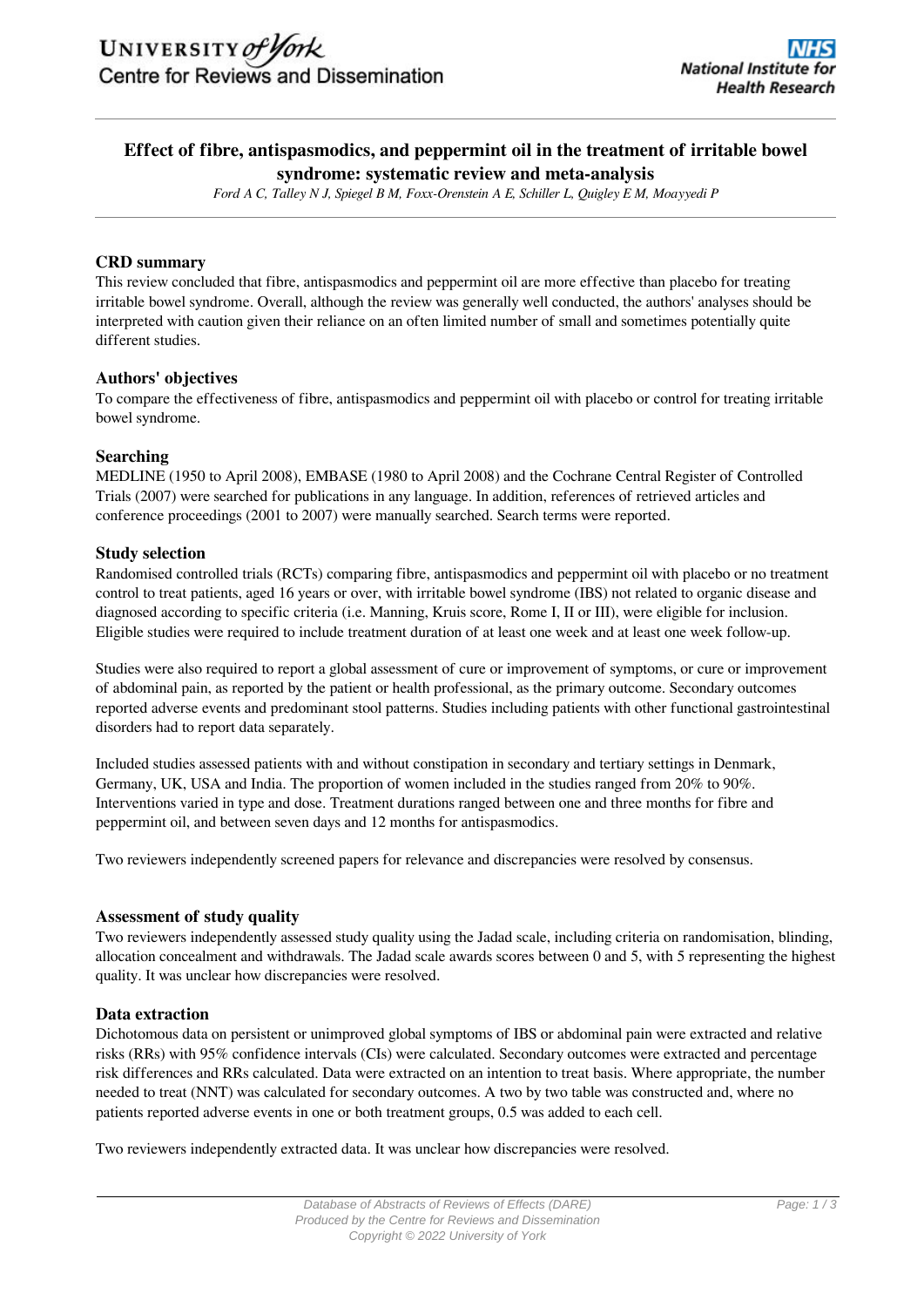# UNIVERSITY of York Centre for Reviews and Dissemination

## **Methods of synthesis**

A random effects model was used to pool RRs for primary outcomes and percentage differences and RRs for secondary outcomes. Heterogeneity was assessed using the  $I^2$  and  $X^2$  tests, with a cut off point of 25% and a p-value of less than 0.10 respectively, indicating significant statistical heterogeneity. Subgroup analyses were undertaken by intervention type and pooled primary outcome data were graphically presented as forest plots. A priori sensitivity analyses were also conducted to assess the robustness of the results by removing studies according to type of subgroup intervention, study quality and predominant stool patterns of patients. Publication bias was investigated using funnel plots and the Egger and Begg tests.

## **Results of the review**

Thirty-five RCTs (n=2,761; 1,402 receiving intervention, 1,359 receiving placebo) were included in the review. Sample sizes ranged between 20 and 80 patients (fibre), between 18 and 360 (antispasmodics), and between 47 and 178 (peppermint oil). The quality of studies was generally moderate to good.

Fibre (nine studies/12 treatment arms, n=591)

Significantly fewer patients in the intervention group reported persistent or unimproved symptoms in comparison with placebo or low-fibre diet (RR 0.87, 95% CI: 0.76, 1.00, p=0.05). The NNT with fibre to prevent one patient experiencing persistent symptoms was 11 (95% CI: 5, 100). There was no evidence of statistical heterogeneity or publication bias. Subgroup analyses showed similar results for Ispaghula husk, but the authors reported significant heterogeneity among studies ( $I^2$ =34.4%, p=0.18). However, subgroup analyses for bran and fibre (unspecified) showed that the differences between the treatment groups were no longer significant. Similarly, sensitivity analysis showed that the differences were no longer statistically significant.

Antispasmodics (19 RCTs/22 treatment arms, n=1778)

There were significantly fewer incidences of persistent symptoms reported in patients receiving antispasmodics in comparison with placebo (RR 0.68, 95% CI: 0.57, 0.81). However, there was evidence of statistical heterogeneity  $(I^2=62.6\%, p<0.001)$ . Subgroup analyses showed varying treatment effects for different types of antispasmodics.

Peppermint Oil (4RCTs, n=392)

Significantly fewer patients receiving intervention reported persistent symptoms compared with placebo; RR 0.43 (95% CI: 0.32, 0.59, p<0.001). However, the authors reported significant heterogeneity ( $I^2$ =31.1%, p=0.23). The NNT with peppermint oil to avoid persistent symptoms was 2.5 (95% CI: 2.0, 3.0).

Sensitivity analyses for antispasmodics and peppermint oil did not significantly alter the results. It was not possible to conduct sensitivity analysis by predominant stool pattern due to the small number of studies reporting this data.

Publication bias was detected by Egger's test for the antispasmodics studies, but this was not confirmed by the Begg test. Adverse events were also reported in the review.

## **Authors' conclusions**

Ispaghula husks, antispasmodics, and peppermint oil are more effective than placebo for treating irritable bowel syndrome.

## **CRD commentary**

This review answered a clear research question supported by appropriate inclusion criteria. Attempts were made to reduce the risk of both language and publication bias. Statistical tests were also performed to detect the presence of publication bias, although the reliability of these tests is questionable given the low number of included studies. Attempts were made to reduce the risk of reviewer error and bias, with relevant criteria used to assess the validity of the included studies. In general, the quality of the studies was rated as moderate to good, but a number failed to provide sufficient information regarding allocation concealment, which has been shown to be an important factor affecting the reliability of study data. Many of the studies also contained only limited numbers of participants. Statistical heterogeneity was assessed using stringent cut-off values. Further analyses were carried out to investigate a limited